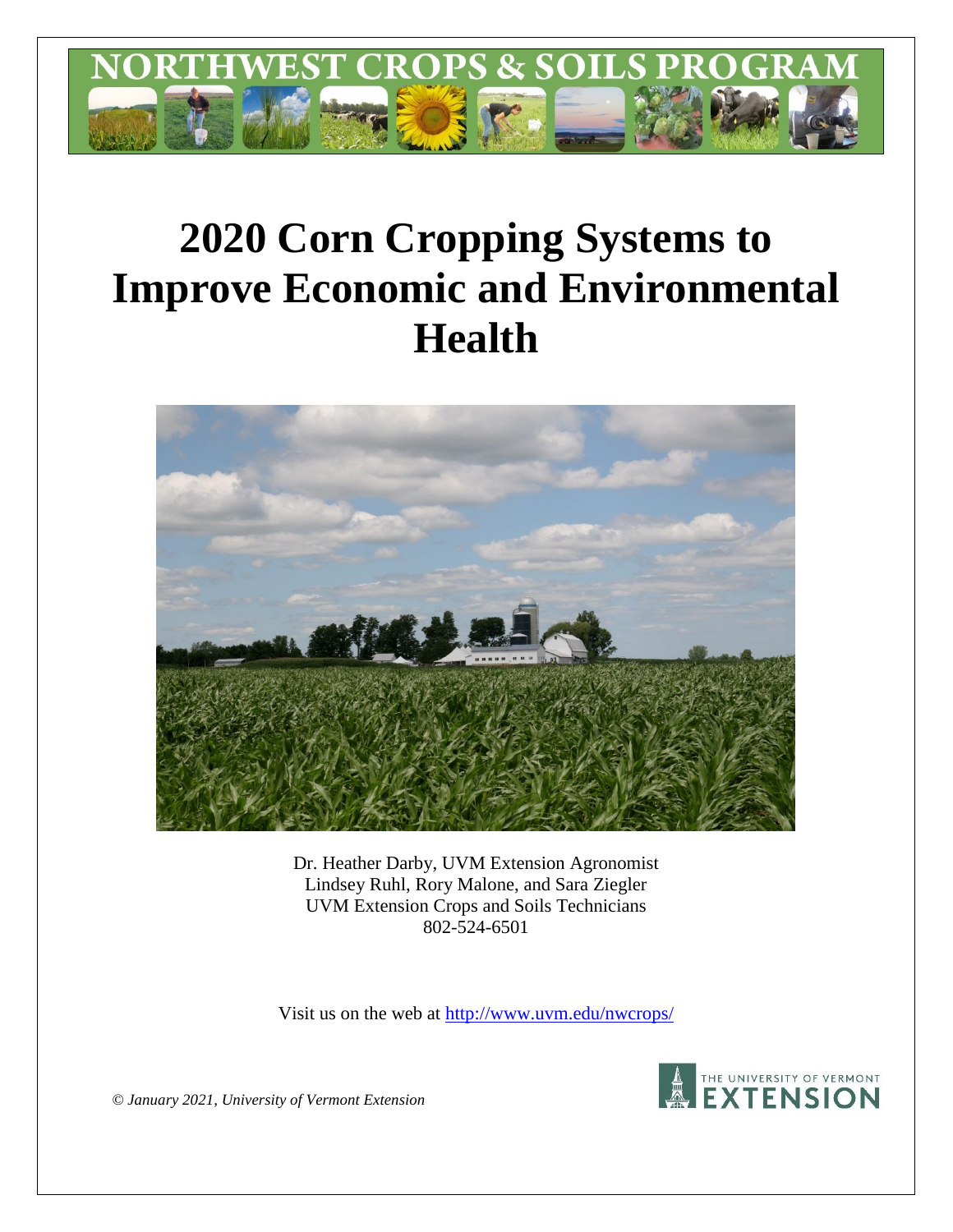## **2020 CORN CROPPING SYSTEMS TO IMPROVE ECONOMIC AND ENVIRONMENTAL HEALTH Dr. Heather Darby, University of Vermont Extension heather.darby[at]uvm.edu**

In 2020, UVM Extension's Northwest Crops & Soils Program continued a multi-year trial at Borderview Research Farm in Alburgh, VT to assess the impact of corn cropping systems on overall health and productivity of the crop and soil. Management choices involving crop rotation, tillage, nutrient management, and cover crops also make differences in the long term. Yields are important and they affect the bottom line immediately and obviously. Growing corn with practices that enhance soil quality and crop yields improves farm resiliency to both economics and the environment. This project evaluated yield and soil health effects of five different corn rotations: continuous corn, no-till, corn planted in a rotation with perennial forage, corn planted after a cover crop of winter rye, and a perennial forage fescue.

# **MATERIALS AND METHODS**

The corn cropping system trial was established at Borderview Research Farm in Alburgh, VT in 2014. The experimental design was a randomized complete block with replicated treatments of corn grown in various cropping systems (Table 1). In 2020, in plots that were planted in corn every year since 2014, a mixture of alfalfa/fescue was planted. Plots that had been perennial forage since 2008 were tilled, and the first year of corn was planted after first cut.

| Crop             | <b>Management method</b>                                             | <b>Treatment abbreviation</b> |
|------------------|----------------------------------------------------------------------|-------------------------------|
| Corn silage      | Continuous corn, tilled                                              | CC.                           |
| Corn silage      | First year in corn silage in 5 year corn/5 year<br>hay rotation      | RotYr1                        |
| Corn silage      | No-till corn                                                         | NT                            |
| Corn silage      | Winter cover crop, tilled                                            | <b>WCCC</b>                   |
| Perennial Forage | First year in perennial forage in 5 year corn/5<br>year hay rotation | RotYr6                        |

**Table 1. Corn cropping system specifics for corn yield and soil health, Alburgh, VT, 2020.**

The soil type at the research site was an Amenia silt loam with 0-2% slopes (Table 2). Each cropping system was replicated 4 times in 20' x 50' plots. Soil samples were collected on 29-Apr and were submitted to the Cornell Soil Health Laboratory for the Comprehensive Assessment of Soil Health analysis (Ithaca, NY). Ten soil samples from five locations within each plot were collected six inches in depth with a trowel, thoroughly mixed, put in a labeled gallon bag, and mailed. Compaction was measured at 0-6 inch depth and 6-12 inch depth by penetrometer twice at the same five locations the soil samples were collected. The compaction measurements and soil types were used by the Cornell Soil Health Laboratory to calculate surface and sub-surface hardness (psi).

Percent aggregate stability was measured by Cornell Sprinkle Infiltrometer and indicates ability of soil to resist erosion. Percent available water capacity and predicted soil protein (N mg/soil g) was calculated with a Random Forest model from a suite of measured parameters and soil texture (Cornell Soil Health Manual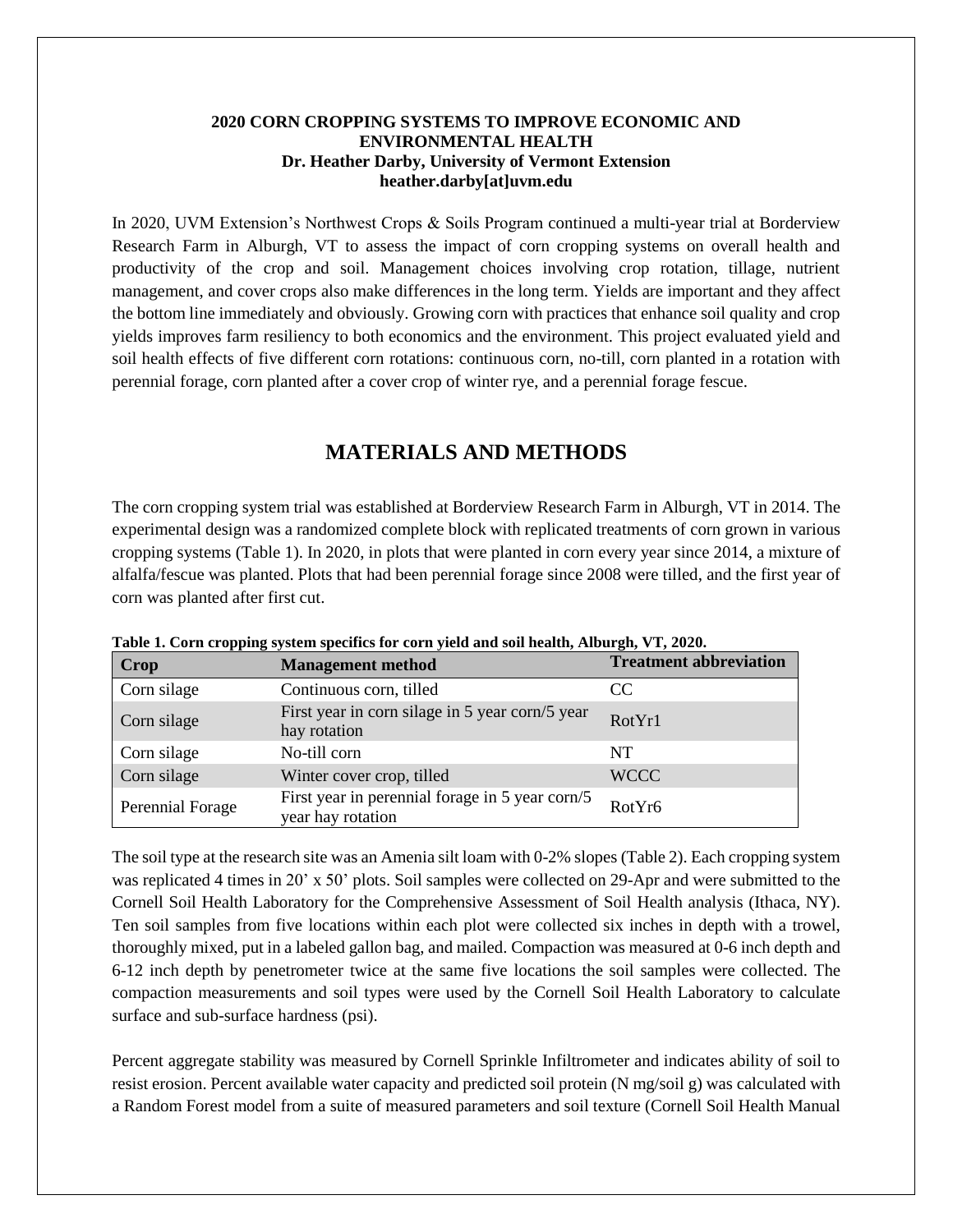Series, Fact Sheet Number 19-05b). Predicted soil protein is used to quantify organically bound nitrogen (N) that microbial activity can mineralize from soil organic matter and make plant-available. Percent organic matter was measured by loss on ignition when soils are dried at 105℃ to remove water then ashed for two hours at 500℃. Total carbon (organic and inorganic forms) is measured using complete oxidation of carbon at high temperature combustion (2000° F). Total nitrogen is measured with DUMAS combustion methodology. It measured organic (living and non-living) and inorganic (mineral) forms of nitrogen. Active carbon (active C mg/soil kg) was measured with potassium permanganate and is used as an indicator of available carbon (i.e. food source) for the microbial community. Soil respiration  $(CO_2 \text{ mg/soil g})$  is measured by amount of  $CO<sub>2</sub>$  released over a four-day incubation period and is used to quantify metabolic activity of the soil microbial community. The Overall Quality Score is an average of all soil health indicator ratings it includes the aforementioned quality indicators as well as pH, phosphorus, and potassium levels. It should be considered as a general summary for soil quality. The scores range between 0-100%. Less than 20% is regarded as very low, 20‐40% is low, 40‐60% is medium, 60‐80% is high, and greater than 80% is very high.

On 28-Apr, all plots in the trial (corn and forage) received an application of 300 lbs ac<sup>-1</sup> of 19-19-19. On 5-May, WCCC cover crop was sampled. Dried and coarsely-ground plot samples were reground using a cyclone sample mill (1mm screen) from the UDY Corporation and brought to UVM's Agricultural and Environmental Testing Laboratory where they were analyzed for carbon and nitrogen using gas chromatography. The CC and WCCC plots were plowed 6-May. On 26-May, after first perennial forage (RotYr1) cut, an application of Round-up was sprayed to terminate the perennial forage. Corn was seeded in 30" rows with a John Deere 1750 corn planter on 12-May in the CC, WCCC, and NT plots and on 27- May in the RotYr1 plots. At planting, 200 lbs  $ac^{-1}$  of an 10-20-20 starter fertilizer was applied to all corn plots. The corn variety was Pioneer 38N85, relative maturity (RM) of 92 days, at 34,000 seeds ac<sup>-1</sup>. On 6-May, the treatments that were planted in corn since 2014 were tilled, becoming RotYr6, and planted the next day with a perennial forage mix of 60% alfalfa and 40% tall fescue at a rate of 20 lbs ac<sup>-1</sup>.

| <b>Location</b>                       | <b>Borderview Research Farm - Alburgh, VT</b>                                                                                                                          |
|---------------------------------------|------------------------------------------------------------------------------------------------------------------------------------------------------------------------|
| Soil type                             | Amenia silt loam, 0-2% slope                                                                                                                                           |
| <b>Previous crop</b>                  | Corn or Alfalfa/Fescue                                                                                                                                                 |
| Plot size (ft)                        | $20 \times 50$                                                                                                                                                         |
| <b>Replications</b>                   |                                                                                                                                                                        |
| <b>Management treatments</b>          | Tilled continuous corn (CC), tilled rye cover crop (WCCC),<br>perennial foraged rotated into corn (RotYr1), no-till corn<br>(NT), new seeded perennial forage (RotYr6) |
| <b>Corn variety</b>                   | Pioneer 38N85 (92 RM)                                                                                                                                                  |
| Seeding rates (seeds $ac^{-1}$ )      | 34,000                                                                                                                                                                 |
| <b>Planting equipment</b>             | John Deere 1750 corn planter                                                                                                                                           |
| <b>Plow date</b>                      | 6-May (CC & WCCC)                                                                                                                                                      |
| <b>Planting date</b>                  | 12-May (CC, WCCC, $\&$ NT); 27-May (RotYr1)                                                                                                                            |
| Row width (in.)                       | 30                                                                                                                                                                     |
| <b>Fertilizer</b> (all plots)         | 300 lbs ac <sup>-1</sup> 19-19-19, 28-Apr                                                                                                                              |
| <b>Chemical weed control for corn</b> | 3 qt. ac <sup>-1</sup> Acuron <sup>®</sup> (NT, CC, WCCC, and RotYr6), 18-May                                                                                          |

**Table 2. Agronomic information for corn cropping system, Alburgh, VT, 2020.**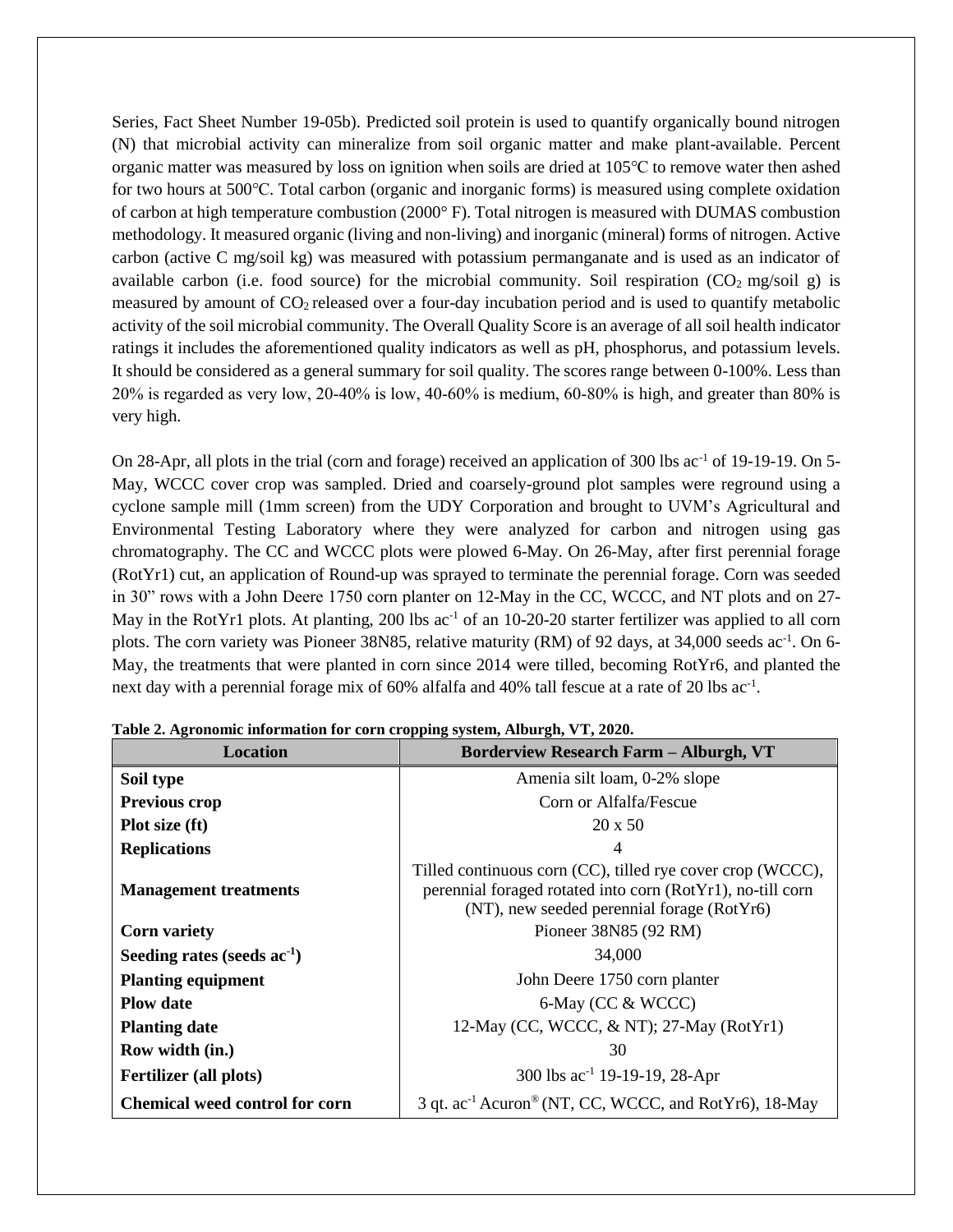| <b>Location</b>                              | $\mathbf{r}$ and $\mathbf{r}$ and $\mathbf{r}$ and $\mathbf{r}$ are morning to the correct opposite of $\mathbf{r}$ and $\mathbf{r}$ and $\mathbf{r}$ and $\mathbf{r}$ and $\mathbf{r}$ and $\mathbf{r}$ and $\mathbf{r}$ and $\mathbf{r}$ and $\mathbf{r}$ and $\mathbf{r}$ and $\mathbf$<br><b>Borderview Research Farm - Alburgh, VT</b> |
|----------------------------------------------|---------------------------------------------------------------------------------------------------------------------------------------------------------------------------------------------------------------------------------------------------------------------------------------------------------------------------------------------|
| <b>Corn Starter fertilizer (at planting)</b> | 200 lbs $ac^{-1}$ 10-20-20                                                                                                                                                                                                                                                                                                                  |
| <b>Additional fertilizer (corn topdress)</b> | 200 lbs ac <sup>-1</sup> 46-0-0 with ContaiN Max, 23-Jun                                                                                                                                                                                                                                                                                    |
| RotYr1 1 <sup>st</sup> harvest date          | $26$ -May (RotYr1)                                                                                                                                                                                                                                                                                                                          |
| <b>Chemical termination in RotYr1</b>        | 1 qt. $ac^{-1}$ PowerMax <sup>®</sup> , 27-May                                                                                                                                                                                                                                                                                              |
| RotYr6 1 <sup>st</sup> cut date              | $22$ -Jun                                                                                                                                                                                                                                                                                                                                   |
| <b>Forage fertilizer</b>                     | 300 lbs ac <sup>-1</sup> 10-20-20, 24-Jun                                                                                                                                                                                                                                                                                                   |
| RotYr6 2 <sup>nd</sup> harvest date          | $28-Aug$                                                                                                                                                                                                                                                                                                                                    |
| <b>Forage fertilizer</b>                     | 100 lbs $ac^{-1}$ 0-0-52, 5-Sep                                                                                                                                                                                                                                                                                                             |
| <b>Corn harvest date</b>                     | 3-Sep (NT, CC, & WCCC); 29-Sep (RotYr1)                                                                                                                                                                                                                                                                                                     |

**Table 2 (cont'd). Agronomic information for corn cropping system, Alburgh, VT, 2020.**

On 18-May, 3 qt. ac<sup>-1</sup> Acuron<sup>®</sup> was applied for weed control on NT, CC, WCCC, and previous RotYr6 plots. RotYr1 plots were terminated with 1 qt.  $ac^{-1}$  PowerMax<sup>®</sup> on 27-May. Corn was topdressed with nitrogen fertilizer by broadcast according to the highest Pre-Sidedress Nitrate Test (PSNT) recommendation on 23-Jun (Table 7). The PSNT soil samples were collected with a 1-inch diameter Oakfield core to six inches in depth at five locations per plot. The samples were combined by plot and analyzed by UVM's Agricultural and Environmental Testing Laboratory using KCl extract and ion chromatograph.

Corn was harvested for silage from NT, WCCC, and CC plots on 3-Sep and RotYr1 plots on 29-Sep with a John Deere 2-row chopper and weighed in a wagon fitted with scales. Corn populations were determined by counting number of corn plants in a 17.5 feet section in the middle two rows of each plot. Dry matter yields were calculated and adjusted to 35% dry matter. Silage quality was analyzed using the FOSS NIRS (near infrared reflectance spectroscopy) DS2500 Feed and Forage analyzer. Dried and coarsely-ground plot samples were brought to the UVM's Cereal Grain Testing Laboratory where they were reground using a cyclone sample mill (1mm screen) from the UDY Corporation. The samples were then analyzed using the FOSS NIRS DS2500 for crude protein (CP), acid detergent fiber (ADF), neutral detergent fiber (NDF), total digestible nutrients (TDN), and Net Energy-Lactation  $(NE_L)$ .

Perennial forage was harvested and weighed with a Carter Forage Harvester fitted with scales in one 3' x 50' strips. The forage in the RotYr1 plots were harvested on 26-May. On 22-Jun, the newly seeded RotYr6 plots were cut, but not harvested due to potato leaf damage and high prevalence of weeds. RotYr6 was harvested on 28-Aug. RotYr6 plots received 300 lbs  $ac^{-1}$  10-20-20 after first cut and 100 lbs  $ac^{-1}$  0-0-52 on 5-Sep after the August harvest. Perennial forage moisture and dry matter yield were calculated with an approximate two-pound subsample of the harvested material from each strip was collected, dried, ground, and then analyzed at the University of Vermont's Cereal Grain Testing Laboratory, Burlington, VT, for quality analysis with the methods outlined above. CP, ADF, NDF and 48-hour digestible NDF (NDFD) were determined.

Mixtures of true proteins, composed of amino acids and non-protein nitrogen, make up the CP content of forages. The CP content of forages is determined by measuring the amount of nitrogen and multiplying by 6.25. The bulky characteristics of forage come from fiber. Forage feeding values are negatively associated with fiber since the less digestible portions of plants are contained in the fiber fraction. The detergent fiber analysis system separates forages into two parts: cell contents, which include sugars, starches, proteins,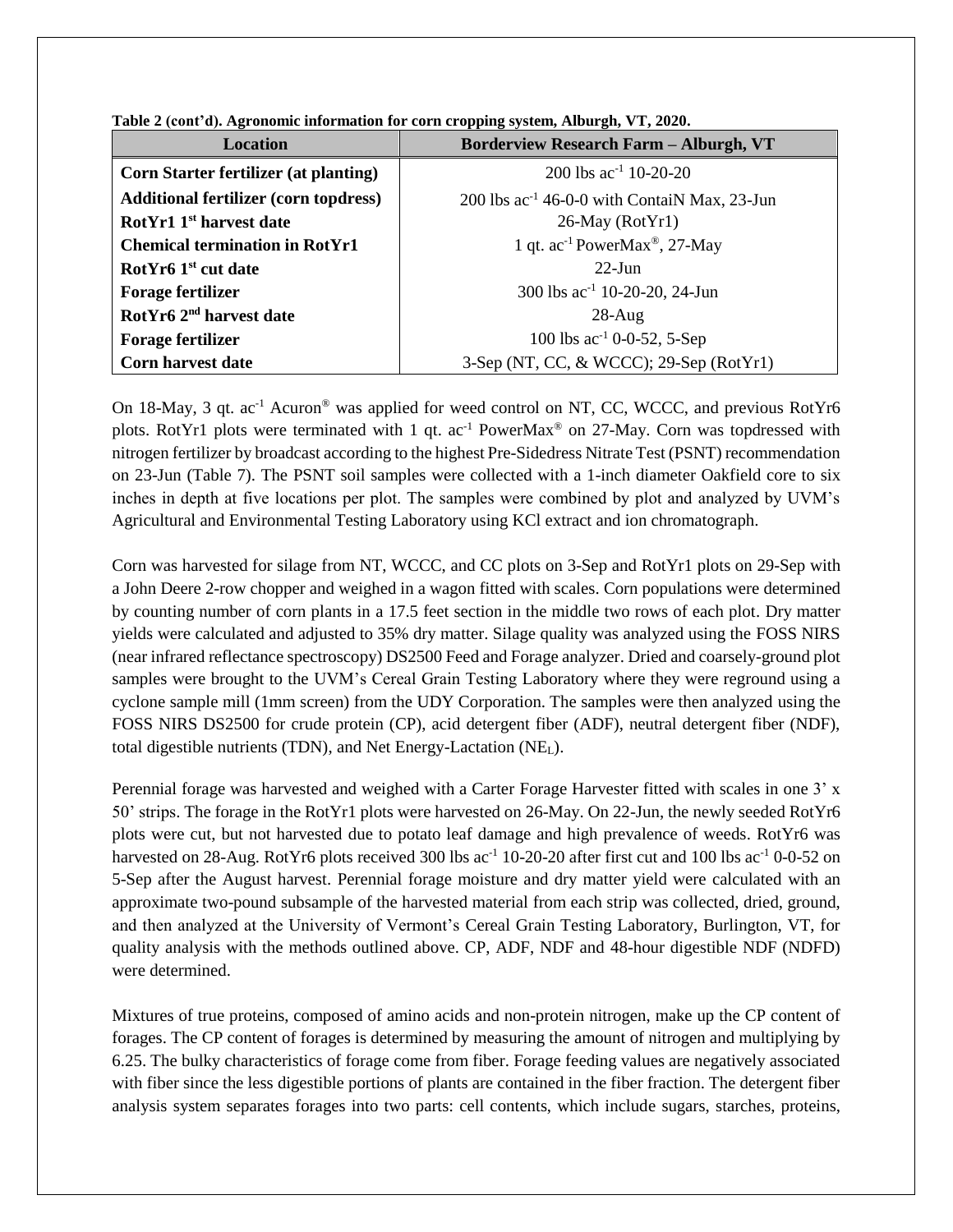non-protein nitrogen, fats and other highly digestible compounds; and the less digestible components found in the fiber fraction. The total fiber content of forage is contained in the neutral detergent fiber (NDF). Chemically, this fraction includes cellulose, hemicellulose, and lignin. Because of these chemical components and their association with the bulkiness of feeds, NDF is closely related to feed intake and rumen fill in cows. In recent years, the need to determine rates of digestion in the rumen of the cow has led to the development of NDFD. This in vitro digestibility calculation is very important when looking at how fast feed is being digested and passed through the cow's rumen. Higher rates of digestion lead to higher dry matter intakes and higher milk production levels. Similar types of feeds can have varying NDFD values based on growing conditions and a variety of other factors. In this research, the NDFD calculations are based on 48-hour in vitro testing.

Net energy for lactation  $(NE_L)$  is calculated based on concentrations of NDF and ADF.  $NE_L$  can be used as a tool to determine the quality of a ration, but should not be considered the sole indicator of the quality of a feed, as NE<sup>L</sup> is affected by the quantity of a cow's dry matter intake, the speed at which her ration is consumed, the contents of the ration, feeding practices, the level of her production, and many other factors. Most labs calculate NE<sub>L</sub> at an intake of three times maintenance. Starch can also have an effect on NE<sub>L</sub>, where the greater the starch content, the higher the  $NE<sub>L</sub>$  (measured in Mcal per pound of silage), up to a certain point. High grain corn silage can have average starch values exceeding 40%, although levels greater than 30% are not considered to affect energy content and might in fact have a negative impact on digestion. Starch levels vary from field to field, depending on growing conditions and variety.

Milk per acre and milk per ton of harvested feed are two measurements used to combine yield with quality and arrive at a benchmark number indicating how much revenue in milk can be produced from an acre or a ton of corn silage. This calculation relies heavily on the NE<sup>L</sup> calculation and can be used to make generalizations about data, but other considerations should be analyzed when including milk per ton or milk per acre in the decision-making process.

Yield data and stand characteristics were analyzed using mixed model analysis using the mixed procedure of SAS (SAS Institute, 1999). Replications within trials were treated as random effects, and corn cropping systems were treated as fixed. Treatment mean comparisons were made using the Least Significant Difference (LSD) procedure when the F-test was considered significant ( $p<0.10$ ).

Variations in yield and quality can occur because of variations in genetics, soil, weather, and other growing conditions. Statistical analysis makes it possible to determine whether a difference among hybrids is real

or whether it might have occurred due to other variations in the field. At the bottom of each table a LSD value is presented for each variable (i.e. yield). Least Significant Differences (LSDs) at the 0.10 level of significance are shown. Where the difference between two treatments within a column is equal to or greater than the LSD value at the bottom of the column, you can be sure that for 9 out of 10 times, there is a real difference between the two hybrids. Treatments

| <b>Treatment</b> | Yield            |
|------------------|------------------|
| A                | 6.0 <sup>b</sup> |
| B                | 7.5 <sup>a</sup> |
| C                | 9.0 <sup>a</sup> |
| <b>LSD</b>       | 2.0              |

that did not perform significantly different from each other share the same letter. In this example, treatment C is significantly different from treatment A, but not from treatment B. The difference between C and B is equal to 1.5, which is less than the LSD value of 2.0. This means that these treatments did not differ in yield. The difference between C and A is equal to 3.0 which is greater than the LSD value of 2.0. This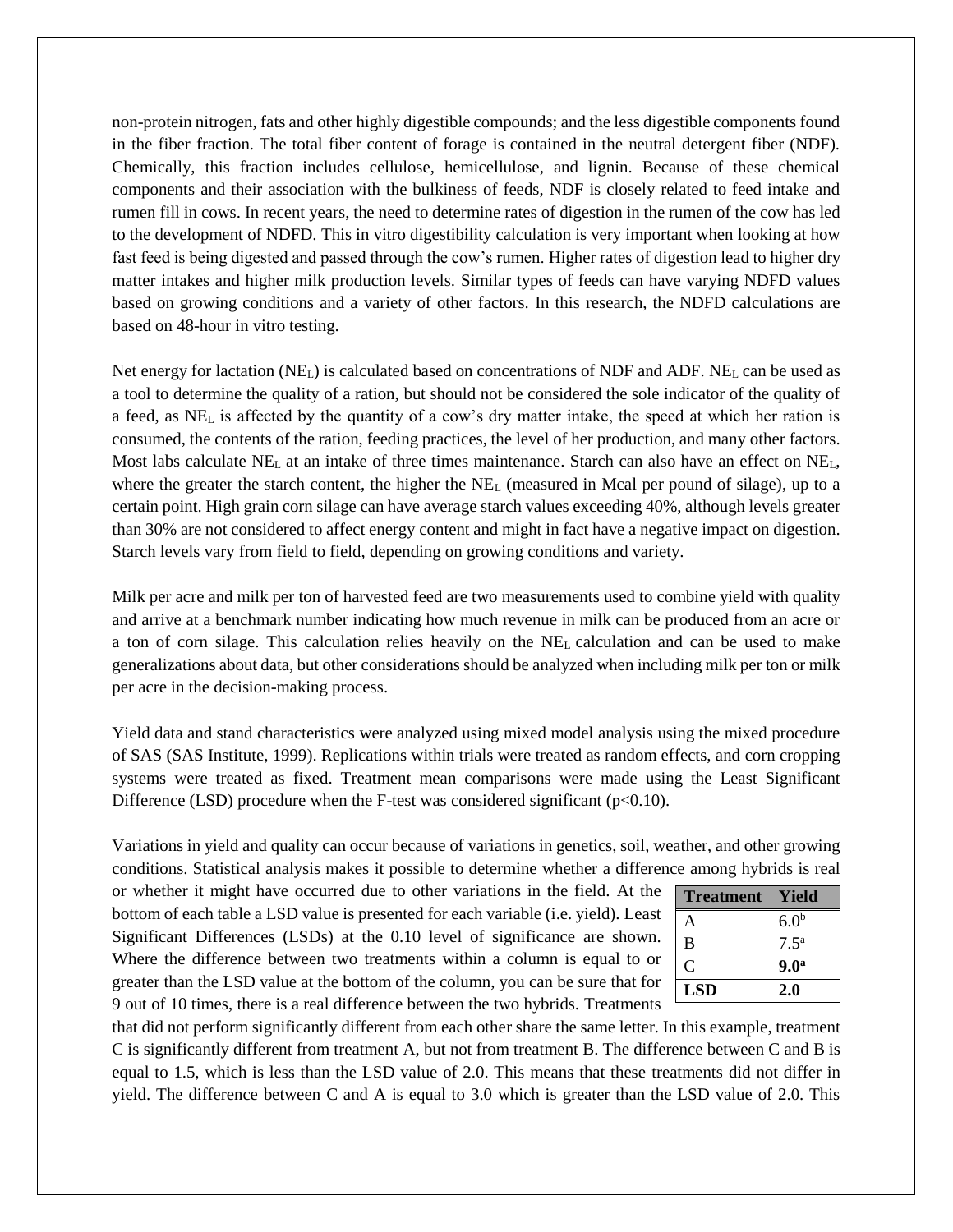means that the yields with these treatments were significantly different from one another. The shared letter indicates that treatment B was not significantly lower than the top yielding treatment C, indicated in bold.

## **RESULTS**

#### **Weather Data**

Weather data were collected with an onsite Davis Instruments Vantage Pro2 weather station equipped with a WeatherLink data logger. Temperature, precipitation, and accumulation of Growing Degree Days (GDDs) are consolidated for the 2020 growing season (Tables 3 and 4). Historical weather data are from 1981-2010 at cooperative observation stations in Burlington, VT, approximately 45 miles from Alburgh, VT.

In 2020, the growing season began cooler and drier than the 30-year average. Growing conditions worsened throughout the season. The summer months of Jun-Aug were warmer than the 30-year average. There were a total of 2484 Growing Degree Days (GDDs) for corn from May through September—139 GDDs more than the historical average (Table 3). There were a total of 3862 GDDs for forages from April through September—39 GDDs more than the historical average (Table 4). Although there was the warmth the crops needed, there was not the rainfall to support growth at the time the crop needed it. Most of the rainfall came in August in two major storms. Regardless, the season ended with a 1.86 inch rainfall deficit.

| Table of Consolidated weather data and ODDs for corn, Another, y T, 2020, |         |         |         |        |               |  |  |  |
|---------------------------------------------------------------------------|---------|---------|---------|--------|---------------|--|--|--|
| Alburgh, VT                                                               | May     | June    | July    | August | September     |  |  |  |
| Average temperature $(^{\circ}F)$                                         | 56.1    | 66.9    | 74.8    | 68.8   | 59.2          |  |  |  |
| Departure from normal                                                     | $-0.44$ | 1.08    | 4.17    | 0.01   | $-1.33$       |  |  |  |
|                                                                           |         |         |         |        |               |  |  |  |
| Precipitation (inches)                                                    | 2.35    | 1.86    | 3.94    | 6.77   | 2.75          |  |  |  |
| Departure from normal                                                     | $-1.04$ | $-1.77$ | $-0.28$ | 2.86   | $-0.91$       |  |  |  |
|                                                                           |         |         |         |        |               |  |  |  |
| Corn GDDs (base $50^{\circ}$ F)                                           | 298     | 516     | 751     | 584    | 336           |  |  |  |
| Departure from normal                                                     |         | 35      | 121     |        | $-24$         |  |  |  |
| .                                                                         |         | .       | .       | ---    | $\sim$ $\sim$ |  |  |  |

**Table 3. Consolidated weather data and GDDs for corn, Alburgh, VT, 2020.**

Based on weather data from a Davis Instruments Vantage Pro2 with WeatherLink data logger. Historical averages are for 30 years of NOAA data (1981-2010) from Burlington, VT.

| Table 4. Consolidated weather data and GDDs for perennial forage, Alburgh, VT, 2020. |  |
|--------------------------------------------------------------------------------------|--|
|--------------------------------------------------------------------------------------|--|

| Alburgh, VT                       | April   | May     | June    | July    | August | September |
|-----------------------------------|---------|---------|---------|---------|--------|-----------|
| Average temperature $(^{\circ}F)$ | 41.6    | 56.1    | 66.9    | 74.8    | 68.8   | 59.2      |
| Departure from normal             | $-3.19$ | $-0.44$ | 1.08    | 4.17    | 0.01   | $-1.33$   |
|                                   |         |         |         |         |        |           |
| Precipitation (inches)            | 2.09    | 2.35    | 1.86    | 3.94    | 6.77   | 2.75      |
| Departure from normal             | $-0.72$ | $-1.04$ | $-1.77$ | $-0.28$ | 2.86   | $-0.91$   |
|                                   |         |         |         |         |        |           |
| Perennial forage GDDs (base 41°F) | 144     | 497     | 766     | 1030    | 860    | 564       |
| Departure from normal             | $-88$   | -4      | 29      | 123     | 5      | $-27$     |

Based on weather data from a Davis Instruments Vantage Pro2 with WeatherLink data logger. Historical averages are for 30 years of NOAA data (1981-2010) from Burlington, VT.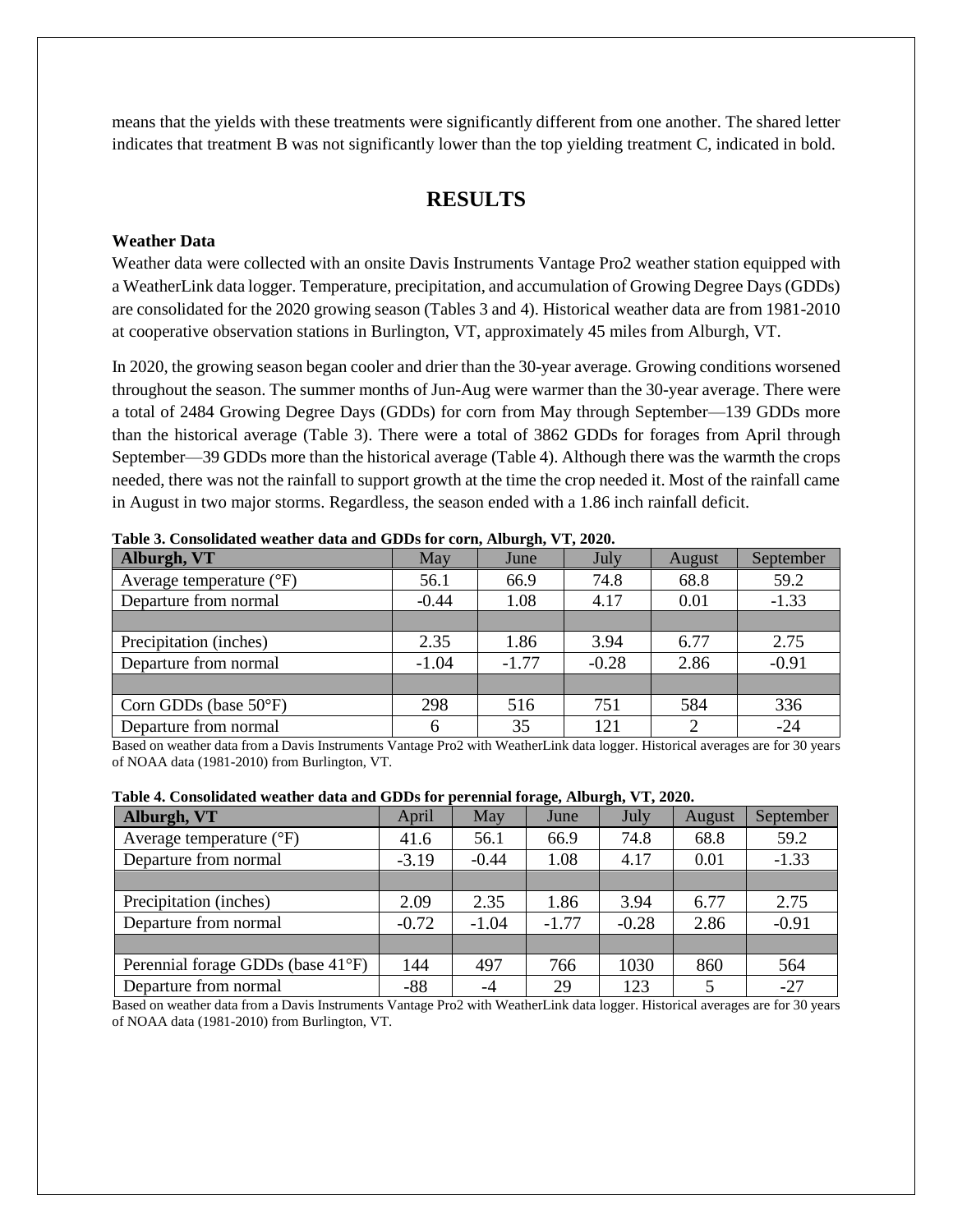#### **Soil Test Results**

On 29-Apr, before field operations, soil samples were collected on all plots. Overall, treatments that were in RotYr1 had superior soil quality when compared to any of the corn cropping systems. The RotYr1 treatment had significantly higher organic matter, active carbon, total carbon, total nitrogen, soil protein, and aggregate stability. For the last six years, RotYr1 consistently had statistically significantly higher soil respiration than the corn treatments (Tables 5 and 6). The RotYr1 had significantly higher surface hardness than the corn treatments. Among the corn treatments, the NT had significantly higher aggregate stability. Differences among the treatments for total nitrogen and soil proteins were similar. RotYr1 had significantly higher total N and soil proteins than the other treatments. Among the corn treatments, the NT treatment had significantly higher total nitrogen and soil proteins. The amount of total carbon was significantly different in each treatment. Following similar trends to organic matter and active carbon, RotYr1 has significantly more carbon, followed by NT, RotYr6, WCCC, and lastly CC. There is a significant difference in the soil health scores of NT and CC, but there were no significant differences in soil health scores among RotYr6, WCCC, and CC.

| <b>Cropping</b><br>system | <b>Organic</b><br>matter<br>$\frac{0}{0}$ | <b>Active</b><br>carbon<br>ppm | <b>Total</b><br>carbon<br>$\frac{0}{0}$ | <b>Total</b><br>nitrogen<br>$\frac{0}{2}$ | <b>Soil</b><br>proteins<br>$N$ mg/soil g | <b>Soil</b><br>respiration<br>$CO2$ mg/soil g |
|---------------------------|-------------------------------------------|--------------------------------|-----------------------------------------|-------------------------------------------|------------------------------------------|-----------------------------------------------|
| CC                        | $3.31^{d\dagger}$                         | $739^{bc}$                     | $2.15^{\circ}$                          | 0.299c                                    | 7.74 <sup>c</sup>                        | 0.537c                                        |
| RotYr1                    | 4.53 <sup>a</sup>                         | 888ª                           | 3.02 <sup>a</sup>                       | $0.303^{a}$                               | $11.0^{\rm a}$                           | $1.16^{\rm a}$                                |
| <b>NT</b>                 | $3.72^{b}$                                | 806 <sup>b</sup>               | 2.49 <sup>b</sup>                       | $0.265^{\rm b}$                           | 9.27 <sup>b</sup>                        | $0.666^{bc}$                                  |
| <b>WCCC</b>               | 3.38 <sup>cd</sup>                        | 724c                           | 2.23 <sup>d</sup>                       | 0.227c                                    | 7.88 <sup>c</sup>                        | $0.634^{bc}$                                  |
| RotYr6                    | $3.55^{bc}$                               | $733^{bc}$                     | 2.30 <sup>c</sup>                       | 0.237c                                    | 7.93c                                    | 0.671 <sup>b</sup>                            |
| LSD $(0.10)^{\ddagger}$   | 0.187                                     | 75.1                           | 0.069                                   | 0.015                                     | 0.782                                    | 0.133                                         |
| <b>Trial Mean</b>         | 3.70                                      | 778                            | 2.44                                    | 0.252                                     | 8.76                                     | 0.734                                         |

**Table 5. Organic matter, active carbon, soil proteins and soil respiration for five cropping systems, Alburgh, VT, 2020.**

† Within a column, treatments with that same letter did not perform significantly different from each other.

‡ LSD – Least Significant Difference at p=0.10.

**Table 6. Aggregate stability, available water capacity, surface hardness, sub-surface hardness, and overall soil health score for five cropping systems, Alburgh, VT, 2020.**

| <b>Cropping</b><br>system | <b>Aggregate</b><br>stability<br>$\frac{0}{0}$ | Available water<br>capacity<br>m/m | <b>Surface</b><br>hardness<br>psi | <b>Sub-surface</b><br>hardness<br>psi | Soil health score |
|---------------------------|------------------------------------------------|------------------------------------|-----------------------------------|---------------------------------------|-------------------|
| CC                        | $33.3^{d\dagger}$                              | 0.226c                             | $122^{ab}$                        | 262                                   | 74.8 <sup>c</sup> |
| RotYr1                    | 74.6 <sup>a</sup>                              | $0.251$ <sup>a</sup>               | 158 <sup>c</sup>                  | 293                                   | 86.1 <sup>a</sup> |
| <b>NT</b>                 | $61.5^{b}$                                     | $0.246^{ab}$                       | $113^{ab}$                        | 260                                   | $81.4^{b}$        |
| <b>WCCC</b>               | 36.8 <sup>cd</sup>                             | $0.229^{bc}$                       | 129 <sup>b</sup>                  | 274                                   | 77.1 <sup>c</sup> |
| RotYr6                    | 42.7 <sup>c</sup>                              | 0.224c                             | 98.8 <sup>a</sup>                 | 264                                   | $77.3^{bc}$       |
| $LSD (0.10)^{\ddagger}$   | 6.16                                           | 0.019                              | 26.5                              | $NS^{\S}$                             | 4.19              |
| <b>Trial Mean</b>         | 49.8                                           | 0.235                              | 124                               | 270                                   | 79.3              |

† Within a column, treatments with that same letter did not perform significantly different from each other.

‡ LSD – Least Significant Difference at p=0.10.

§ NS – No significant difference was determined among the treatments.

On 16-Jun, soil samples were collected for PSNT analysis (Table 7). The mean soil nitrate-N (NO<sup>-3-</sup>N) among the treatments was 14.3 ppm with a mean N recommendation of 88.4 N lbs ac<sup>-1</sup>. PSNT results were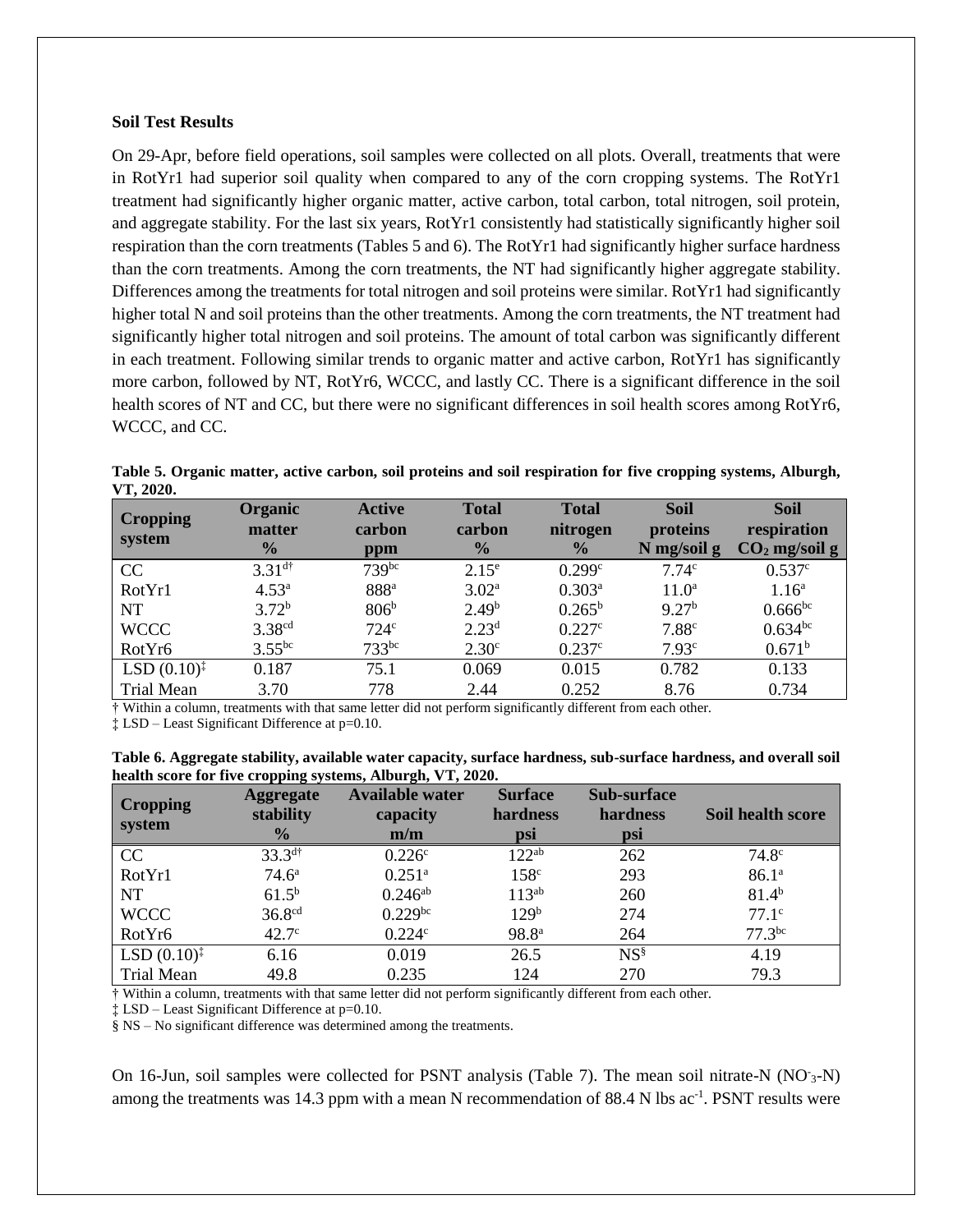significantly higher in the NT and WCCC treatments than the CC and RotYr1 treatments. Hence, the nitrogen recommendations were significantly lower for NT and WCCC plots. Nitrogen, in the form of urea  $(46-0-0)$  with ContaiN Max was applied to the corn treatments at a rate of 200 lbs  $ac^{-1}$  (92 N lbs  $ac^{-1}$ ) on 23-Jun.

| <b>Corn cropping system</b> | $NO3 - N$         | N recommendation for $25$ ton $ac-1$ |
|-----------------------------|-------------------|--------------------------------------|
|                             | ppm               | corn                                 |
| CC                          | $13.0^{b\dagger}$ | $95.0^{\rm a}$                       |
| RotYr1                      | $12.3^{b}$        | 98.8 <sup>a</sup>                    |
| <b>NT</b>                   | 15.8 <sup>a</sup> | $81.3^{b}$                           |
| <b>WCCC</b>                 | $16.3^{a}$        | 78.8 <sup>b</sup>                    |
| LSD(0.10)                   | 2.31              | 11.5                                 |
| Trial Mean                  | 14.3              | 88.4                                 |

**Table 7. Soil nitrate-N and N recommendations for medium and high yield potential, Alburgh, VT, 2020.**

† Within a column, treatments with that same letter did not perform significantly different from each other.

‡ LSD – Least Significant Difference at p=0.10.

## **Cover Crop Results**

On 5-May, cover crop samples were taken in the WCCC plots. The winter rye cover plots yielded an average of 820 dry matter (DM) lbs ac<sup>-1</sup>. On average, cover crop biomass was 43% carbon and 3.75% nitrogen for an average C:N ratio of 14:1. This equivalates to 353 lbs  $ac^{-1}$  of carbon and 31 lbs  $ac^{-1}$  of nitrogen. This coincides with the PSNT test indicating more available nitrogen in the cover crop plots.

## **Corn Silage Results**

On 1-Sep, data was collected on corn silage populations. CC, NT, and WCCC plots were harvested on 3- Sep and RotYr1 on 29-Sep to determine moisture and yield (Table 8). Although the NT system had statistically significantly higher plant populations at harvest and the RotYr1 corn was planted much later, there was no corn yield or total yield (corn plus perennial forage) differences among the treatments (Figure 1). The RotYr1 had significantly higher percent dry matter likely associated with the fact that the plots were hit by a killing frost prior to harvest.

| <b>Corn cropping</b>    | <b>Harvest population</b> | <b>Harvest dry</b> | <b>Yield at</b>                |
|-------------------------|---------------------------|--------------------|--------------------------------|
| system                  | plants ac <sup>-1</sup>   | matter %           | $35\%$ DM ton ac <sup>-1</sup> |
| CC                      | $29,063^a$                | 38.2 <sup>b</sup>  | 19.0                           |
| RotYr1                  | $29,375^a$                | $46.3^{a}$         | 17.7                           |
| <b>NT</b>               | $24,453^b$                | $37.9^{b}$         | 17.4                           |
| <b>WCCC</b>             | $30,742^{\rm a}$          | $37.3^{b}$         | 19.1                           |
| $LSD (0.10)^{\ddagger}$ | 3,340                     | 2.29               | $NS^{\S}$                      |
| Trial mean              | 28,408                    | 39.9               | 18.3                           |

|  |  | Table 8. Corn silage population, harvest dry matter and yield by treatment, Alburgh, VT, 2020. |  |  |  |
|--|--|------------------------------------------------------------------------------------------------|--|--|--|
|  |  |                                                                                                |  |  |  |

† Within a column, treatments with that same letter did not perform significantly different from each other.

‡ LSD – Least Significant Difference at p=0.10.

§ NS – No significant difference was determined among the treatments.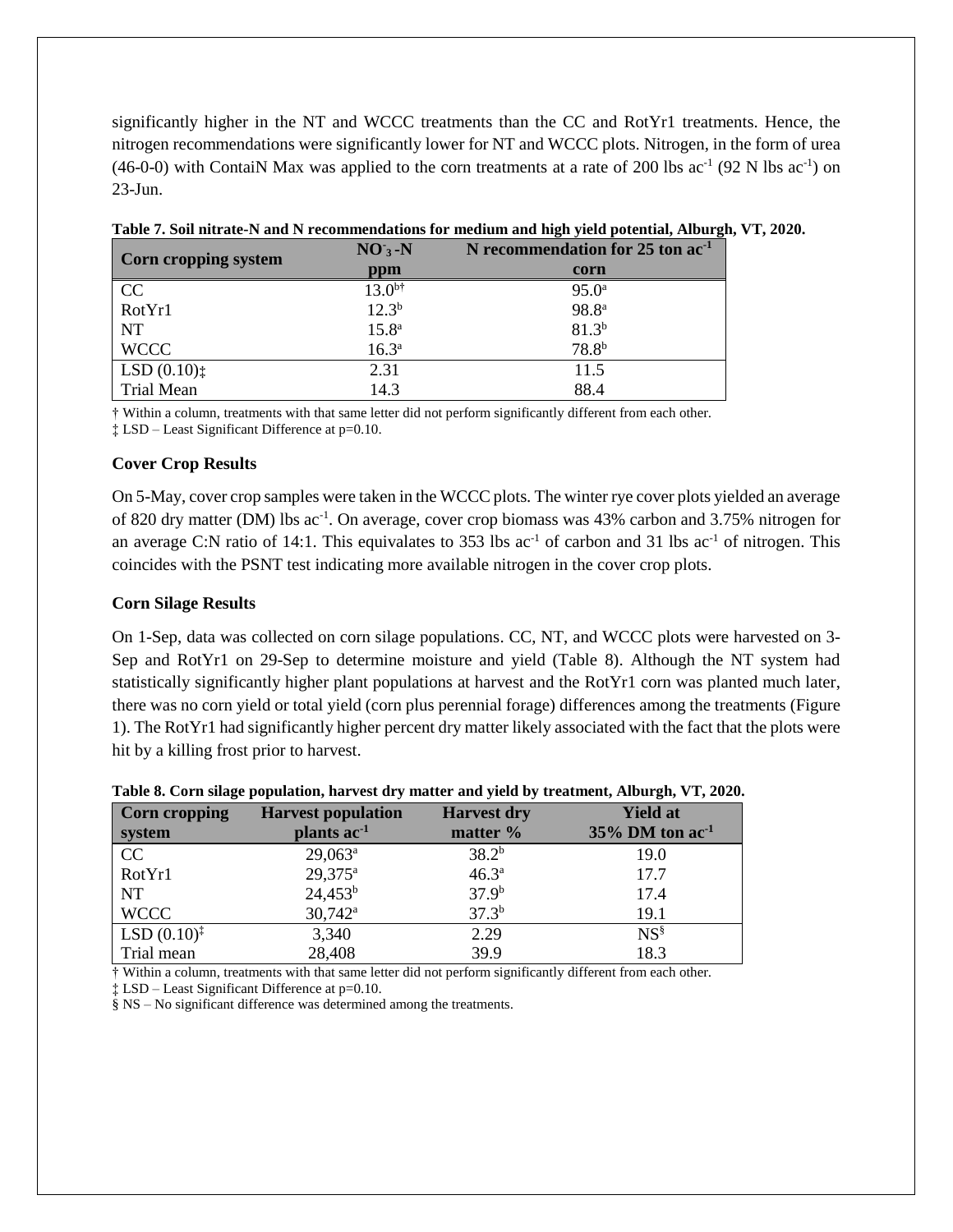

**Figure 1. Cropping system total yield, Alburgh, VT, 2020.**

† Cropping systems with that same letter did not perform significantly different from each other at p=0.10.

Standard components of corn silage quality were analyzed (Table 9). There was no difference in CP among the corn cropping systems, indicating that the crop was adequately fertilized. There was no difference in NDF among corn cropping systems. In general, the RotYr1 treatment has lower quality when compared to the other corn treatments. This difference was likely related to a later planting date and early frost prior to reaching the proper maturity.

|                         |           |                      |            |                   |                 | <b>Milk</b>     |                      |  |
|-------------------------|-----------|----------------------|------------|-------------------|-----------------|-----------------|----------------------|--|
| Corn cropping           | $\bf CP$  | <b>ADF</b>           | <b>NDF</b> | <b>TDN</b>        | NE <sub>L</sub> | <b>lbs</b>      | <b>lbs</b>           |  |
| system                  | % of DM   | % of DM              | % of DM    | % of DM           | Mcal $lb^{-1}$  | $ton-1$         | $ac^{-1}$            |  |
| CC                      | 9.51      | $18.0$ <sup>a†</sup> | 35.4       | $61.3^{\circ}$    | $0.636^{a}$     | $2,663^a$       | 19,949 <sup>a</sup>  |  |
| RotYr1                  | 8.91      | 22.9 <sup>b</sup>    | 42.6       | $51.5^{\rm b}$    | $0.524^b$       | $1,944^{b}$     | $14,363^b$           |  |
| <b>NT</b>               | 9.51      | $20.3^{ab}$          | 38.7       | 59.1 <sup>b</sup> | $0.614^a$       | $2,520^{\rm a}$ | 17,598 <sup>ab</sup> |  |
| <b>WCCC</b>             | 9.22      | $19.1^{\circ}$       | 37.2       | 60.7 <sup>b</sup> | $0.631^{a}$     | $2,630^{\rm a}$ | $18,481^a$           |  |
| $LSD (0.10)^{\ddagger}$ | $NS^{\S}$ | 3.12                 | NS         | 2.45              | 0.023           | 148             | 3,370                |  |
| Trial mean              | 9.29      | 20.1                 | 38.5       | 58.1              | 0.601           | 2,439           | 17,598               |  |

**Table 9. Impact of cropping systems on corn silage quality, 2020.**

† Within a column, treatments with that same letter did not perform significantly different from each other.

‡ LSD – Least Significant Difference at p=0.10.

§ NS – No significant difference was determined among the treatments.

#### **Perennial Forage Results**

The first and only harvest of RotYr1 and the second cut of RotYr6 plots were analyzed for basic quality parameters (Table 10). The first cut of RotYr6 was not harvested due to high weed pressure and potato leaf hopper damage. The RotYr6 harvest was significantly higher in yield, but lower in quality. The higher yield may be due to the long growing period and lower quality related to hot and dry conditions.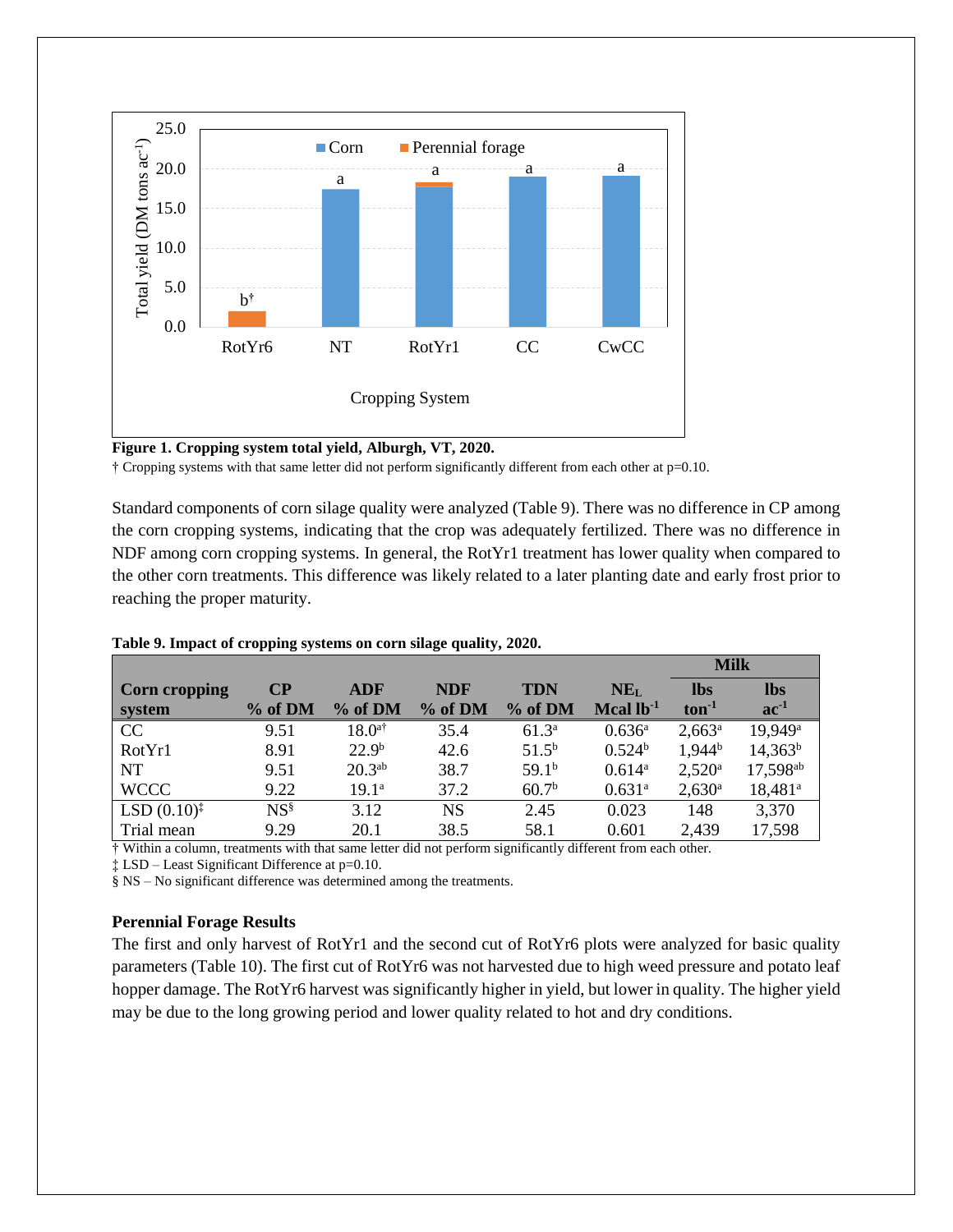| <b>Rotation</b>    | Cut<br>date | Cut<br>no. | Yield<br>$%$ DM<br>$lb$ ac <sup>-1</sup> | CР<br>$%$ of<br>DM | ADF<br>$%$ of<br>DM | <b>NDF</b><br>$%$ of<br>DM | NDFD48<br>$%$ of<br><b>NDF</b> | <b>TDN</b><br>$%$ of<br><b>DM</b> | NE <sub>L</sub><br><b>Mcal</b><br>$lb-1$ | <b>Milk</b><br>$\text{lbs ton}^{-1}$ |
|--------------------|-------------|------------|------------------------------------------|--------------------|---------------------|----------------------------|--------------------------------|-----------------------------------|------------------------------------------|--------------------------------------|
| RotYr1             | $26$ -May   |            | $0.58^{b\dagger}$                        | $25.2^{\rm a}$     | $27.9^{\rm a}$      | $47.1^{\circ}$             | $82.3^{\circ}$                 | 61.8                              | 1.37                                     | 4,487 <sup>a</sup>                   |
| RotYr <sub>6</sub> | $22$ -Jun   |            | n/a                                      | n/a                | n/a                 | n/a                        | n/a                            | n/a                               | n/a                                      | n/a                                  |
| RotYr6             | $28-Aug$    | 2          | $2.02^{\rm a}$                           | $19.6^{\rm b}$     | $35.5^{b}$          | $59.6^{b}$                 | $69.8^{b}$                     | 56.0                              | 1.12                                     | $3,924^b$                            |
| LSD $(0.10)^{*}$   |             |            | 0.303                                    | 5.60               | 4.17                | 11.3                       | 7.35                           | $\mathrm{NS}^{\S}$                | <b>NS</b>                                | 465                                  |
| Trial mean         |             |            | 1.30                                     | 22.4               | 31.7                | 53.4                       | 76.0                           | 58.9                              | 1.25                                     | 4,206                                |

**Table 10. Impact of harvest date on perennial forage quality, 2020.**

† Within a column, treatments with that same letter did not perform significantly different from each other.

‡ LSD – Least Significant Difference at p=0.10.

§ NS – No significant difference was determined among the treatments.

## **DISCUSSION**

The goal of this project is to monitor long-term soil and crop health in these cropping systems. Based on the analysis of the data, some conclusions can be made about the results of this year's trial. In terms of soil quality, the system most recently out of sod, RotYr1, performed best overall, with the exception of surface hardness, where it was the lowest performing treatment. This makes sense to some extent as the soil has not been aerated in these plots compared to other treatments. It also indicates that perennial forage crops may benefit from soil aeration to help alleviate soil compaction and improve nutrient cycling, water infiltration, and yields. We would expect fields with tillage to have less compact surface layers.

There were some soil quality benefits observed from not tilling the soil. Of the corn cropping systems, the NT had the best soil structure as indicated by aggregate stability and would be less prone to erosion and runoff. The NT treatments were transitioned from perennial forage to corn six years ago and the lack of soil disturbance is reflected in many of the soil quality measurements. This treatment clearly reflects the potential for NT corn to maintain soil quality during the corn years of a rotation. However, we continue to observe suppressed yields in the NT corn treatment compared to other corn treatments with tillage. The NT treatment had consistently better soil health than the CC treatments. The CC system has the least potential to reduce erosion and nutrient runoff. There is a significant difference in the soil health scores of NT and CC, but there were no significant differences in soil health scores among RotYr6, WCCC, and CC.

Although the NT treatment had statistically significantly higher populations, there were no differences among corn systems for corn yield and total yield. This was a transition year of rotating long-term sod (12 years) into corn. Delaying planting to get a first cut from the perennial forage did not have a significant effect on corn yields in the RotYr1 system. This could be because the dry growing season stunted corn growth in all systems. In 2020, another transition took place where continuous corn (6 years) was rotated into perennial forage (RotYr6). The perennial harvest from this year was significantly lower than expected. An establishment year typically has lower yields than maintenance years and the dry growing conditions may have had a compounding effect. In 2021, we will be better able to capture the soil health and yield effects of rotations into and out of sod.